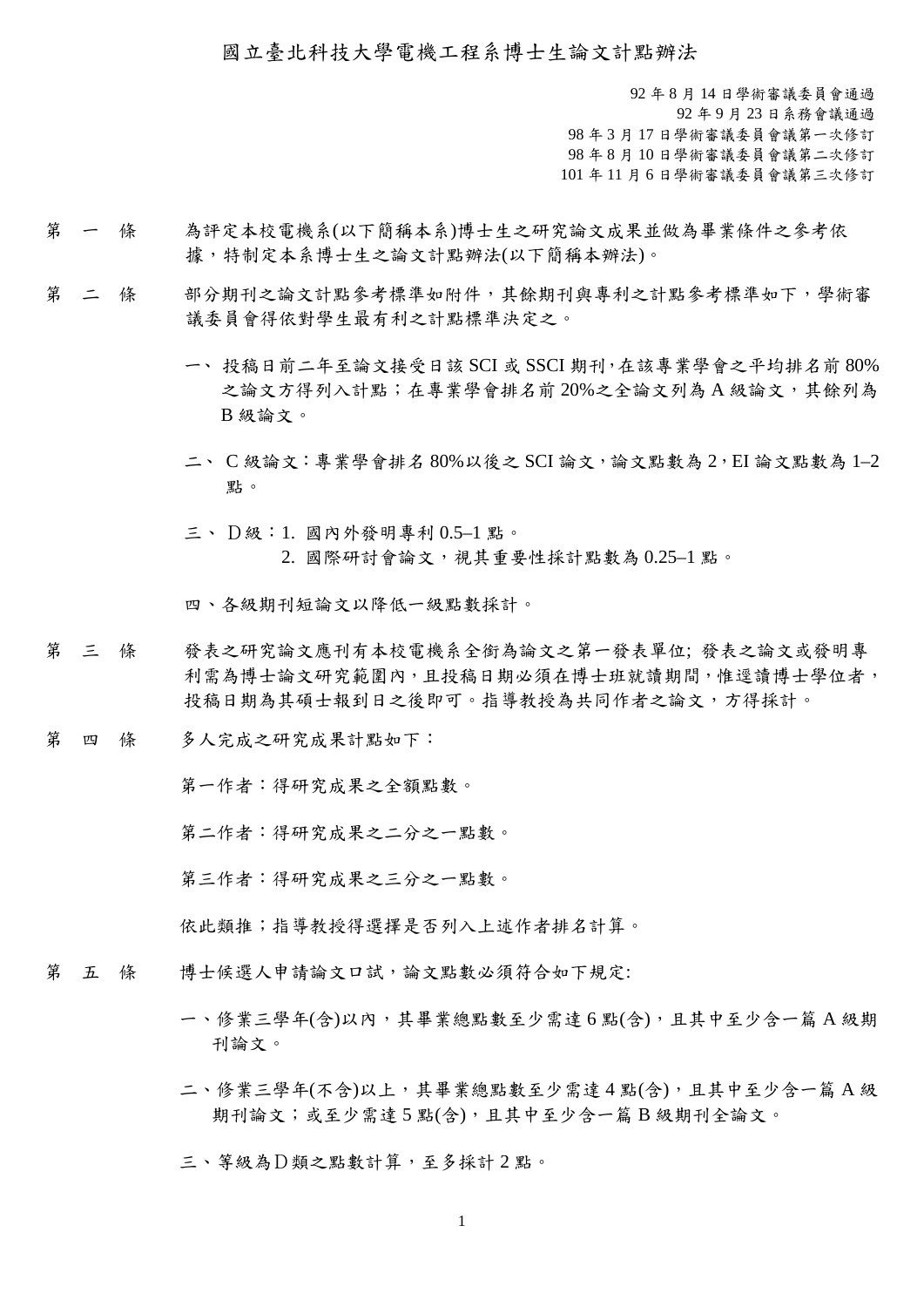四、申請畢業之 A 級或 B 級全論文中,博士生至少須有一篇是第一或通訊作者。

- 第 六 條 本辦法未盡事宜,得授權本系學術審議委員會決議。
- 第 七 條 九十七學年(含)前入學之學生可選擇以入學時之計點辦法或本辦法。
- 第 八 條 本辦法經本系學術審議委員會通過後實施,修訂時亦同。

附件:國立臺北科技大學電機系博士班論文計點參考標準

| Grade        | Paper                                                                          | Comment       | Points         | Remark                     |
|--------------|--------------------------------------------------------------------------------|---------------|----------------|----------------------------|
| A            | IEEE Trans. on (Special Topics)                                                | regular paper | 4              |                            |
| $\mathbf{A}$ | IEEE Journal of (Special Topics)                                               | regular paper | $\overline{4}$ |                            |
| $\mathbf{A}$ | IEEE Proceedings (Special Topics)                                              | regular paper | $\overline{4}$ |                            |
| A            | <b>IET Proceedings (Special Topics)</b>                                        | regular paper | $\overline{4}$ | <b>IEE於2006</b><br>改名為 IET |
| $\mathbf{A}$ | ACM Trans. on (Special Topics)                                                 | regular paper | $\overline{4}$ |                            |
| $\mathbf{A}$ | <b>SIAM Trans. on (Special Topics)</b>                                         | regular paper | $\overline{4}$ |                            |
| $\mathbf{A}$ | Automatica                                                                     | regular paper | $\overline{4}$ |                            |
| $\mathbf{A}$ | <b>ASME J. Dynamic Systems</b>                                                 | regular paper | $\overline{4}$ |                            |
| $\mathbf{A}$ | <b>Control Engineer Practice</b>                                               | regular paper | $\overline{4}$ |                            |
| A            | <b>Applied Optics</b>                                                          | regular paper | $\overline{4}$ |                            |
| $\mathbf{A}$ | Solid State Electronic                                                         | regular paper | $\overline{4}$ |                            |
| $\mathbf{A}$ | <b>Optical Communications</b>                                                  | regular paper | $\overline{4}$ |                            |
| $\mathbf{A}$ | Japan J. of Applied Physics                                                    | regular paper | $\overline{4}$ |                            |
| A            | Graphics<br>Computer<br>Vision,<br>and<br>Image<br>Processing                  | regular paper | 4              |                            |
| $\mathbf{A}$ | <b>Optical Engineering</b>                                                     | regular paper | $\overline{4}$ |                            |
| $\mathbf{A}$ | <b>Pattern Recognition</b>                                                     | regular paper | 4              |                            |
| A            | <b>JOURNAL</b><br><b>ALLOYS</b><br><b>OF</b><br><b>AND</b><br><b>COMPOUNDS</b> | regular paper | $\overline{4}$ |                            |
| B            | 等級為A類之期刊之Short paper, Letters或<br>Correspondence                               |               | 3              |                            |
| B            | Systems & Control Letters                                                      |               | 3              |                            |
| $\, {\bf B}$ | <b>Electronic Letters</b>                                                      |               | 3              |                            |
| B            | <b>IEEE</b> Magazine                                                           | regular paper | 3              |                            |
| $\bf{B}$     | INT. J. Control                                                                | regular paper | 3              |                            |
| B            | IEICE Trans. on (Special Topics)                                               | regular paper | 3              |                            |
| $\bf{B}$     | INT. J. Control and Computer                                                   | regular paper | 3              |                            |
| B            | Int. J. Electrical Power and Energy System                                     | regular paper | 3              |                            |
| $\bf{B}$     | J. Control Systems and Technology                                              | regular paper | 3              |                            |
| $\bf{B}$     | J. of the Chinese Inst. of Engineers, Series A                                 | regular paper | 3              |                            |
| B            | Control-Theory & Advanced Technology                                           | regular paper | 3              |                            |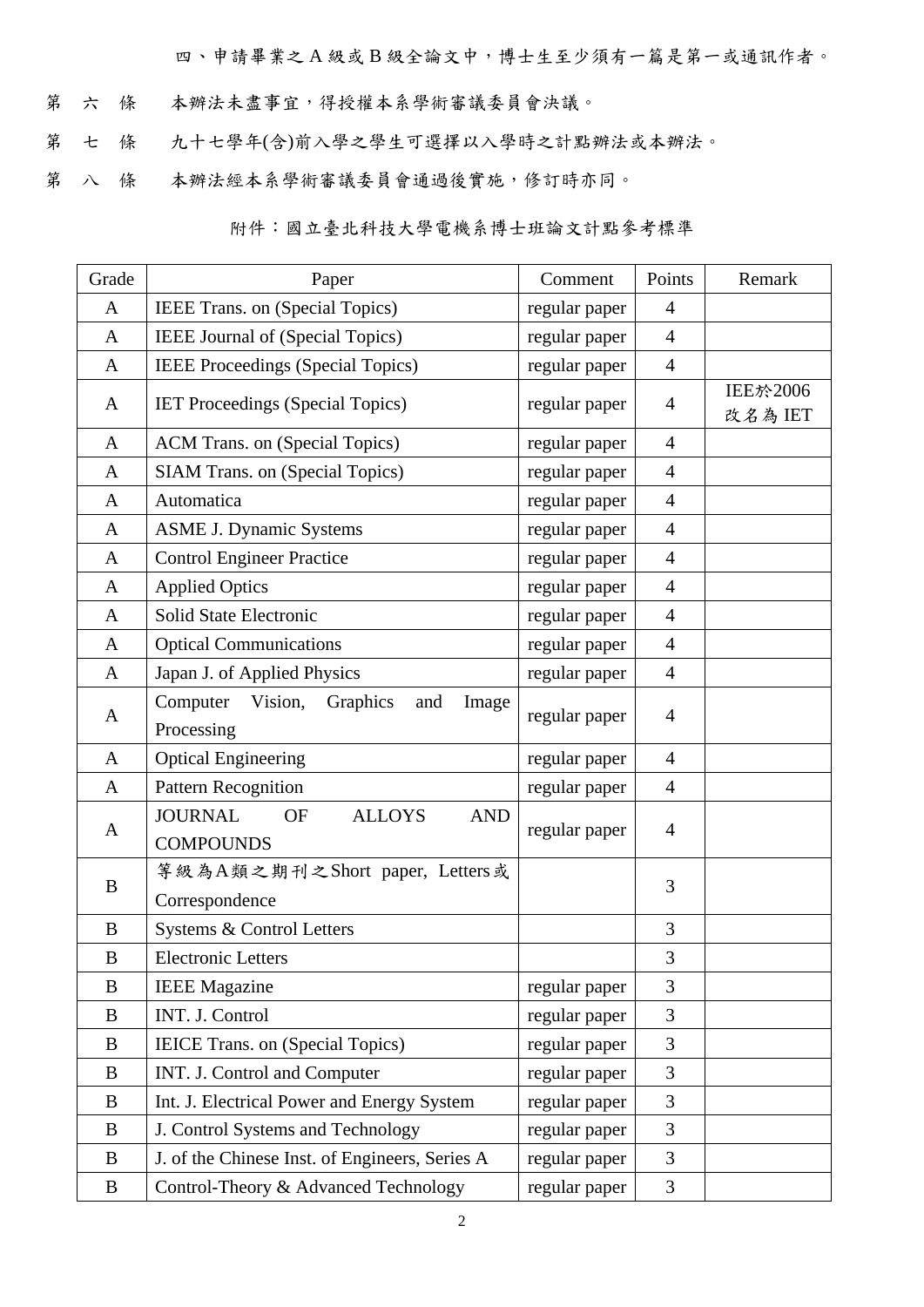| Grade            | Paper                                                                                  | Comment       | Points         | Remark       |
|------------------|----------------------------------------------------------------------------------------|---------------|----------------|--------------|
| B                | J. Franklin                                                                            | regular paper | 3              |              |
| $\bf{B}$         | <b>Speech Communication</b>                                                            | regular paper | 3              |              |
| B                | J. of Visual Communication<br>and<br>Image<br>Representation                           | regular paper | 3              |              |
| $\bf{B}$         | J. of Electronic Imaging                                                               | regular paper | 3              |              |
| $\bf{B}$         | <b>Pattern Recognition Letters</b>                                                     | regular paper | 3              | 2006.7.3 新增  |
| $\bf{B}$         | <b>EDUCATIONAL</b><br><b>TECHNOLOGY</b><br>$\&$<br><b>SOCIETY</b>                      | regular paper | 3              | 2006.7.3 新增  |
| B                | <b>COMPUTER</b><br><b>ASSISTED</b><br><b>JOURNAL</b><br><b>OF</b><br><b>LEARNING</b>   | regular paper | 3              | 2006.7.3 新增  |
| B                | <b>COMPUTERS &amp; EDUCATION</b>                                                       | regular paper | 3              | 2006.7.3 新增  |
| B                | <b>IEEJ Transactions on Industry Applications</b>                                      | regular paper | 3              | 2007.5.8 新增  |
| B                | International Journal of Bifurcation and Chaos                                         | regular paper | 3              | 2009.3.17 新增 |
| $\bf{B}$         | International Journal of Adaptive Control and<br><b>Signal Processing</b>              | regular paper | 3              | 2009.3.17 新增 |
| $\bf{B}$         | ISA Transactions (ISA: Instrument Society of<br>America)                               | regular paper | 3              | 2009.3.17 新增 |
| $\bf{B}$         | International Journal of Systems Science                                               | regular paper | 3              | 2009.3.17 新增 |
| B                | <b>Electrical Power Systems Research</b>                                               | regular paper | 3              | 2009.3.17 新增 |
| $\bf{B}$         | Asia Journal of Control                                                                | regular paper | 3              | 2009.3.17 新增 |
| $\boldsymbol{B}$ | <b>MATERIALS LETTERS</b>                                                               | regular paper | 3              | 2009.3.17 新增 |
| B                | MEDICAL ENGINEERING & PHYSICS                                                          | regular paper | 3              | 2009.3.17 新增 |
| $\bf{B}$         | REVIEWS ON ADVANCED MATERIALS<br><b>SCIENCE</b>                                        | regular paper | 3              | 2009.3.17 新增 |
| B                | SURFACE & COATINGS TECHNOLOGY                                                          | regular paper | 3              | 2009.3.17 新增 |
| B                | <b>SENSORS</b><br><b>AND</b><br><b>ACTUATORS</b><br>A-PHYSICAL                         | regular paper | 3              | 2009.3.17 新增 |
| B                | <b>SCIENCE</b><br><b>CHINA</b><br><b>SERIES</b><br>IN<br><b>F-INFORMATION SCIENCES</b> | regular paper | 3              | 2009.3.17 新增 |
| B                | <b>COMPUTER STANDARDS &amp; INTERFACES</b>                                             | regular paper | 3              | 2009.3.17 新增 |
| $\bf{B}$         | <b>Signal Processing-Image Communication</b>                                           | regular paper | 3              | 2009.3.17 新增 |
| $\bf{B}$         | <b>Information Processing Letters</b>                                                  | regular paper | 3              | 2009.3.17 新增 |
| B                | ELECTRIC POWER COMPONENTS AND<br><b>SYSTEMS</b>                                        | regular paper | 3              | 2010.8.23 新增 |
| $\mathcal{C}$    | 等級為B類之期刊之Short paper, Letters或<br>Correspondence                                       | regular paper | $\overline{2}$ |              |
| $\mathcal{C}$    | Trans. of the Chinese Institute of Electrical<br>Engineering                           | regular paper | $\overline{2}$ |              |
| $\mathbf C$      | Information<br>Science<br>Journal<br>of<br>and                                         | regular paper | $\overline{2}$ |              |